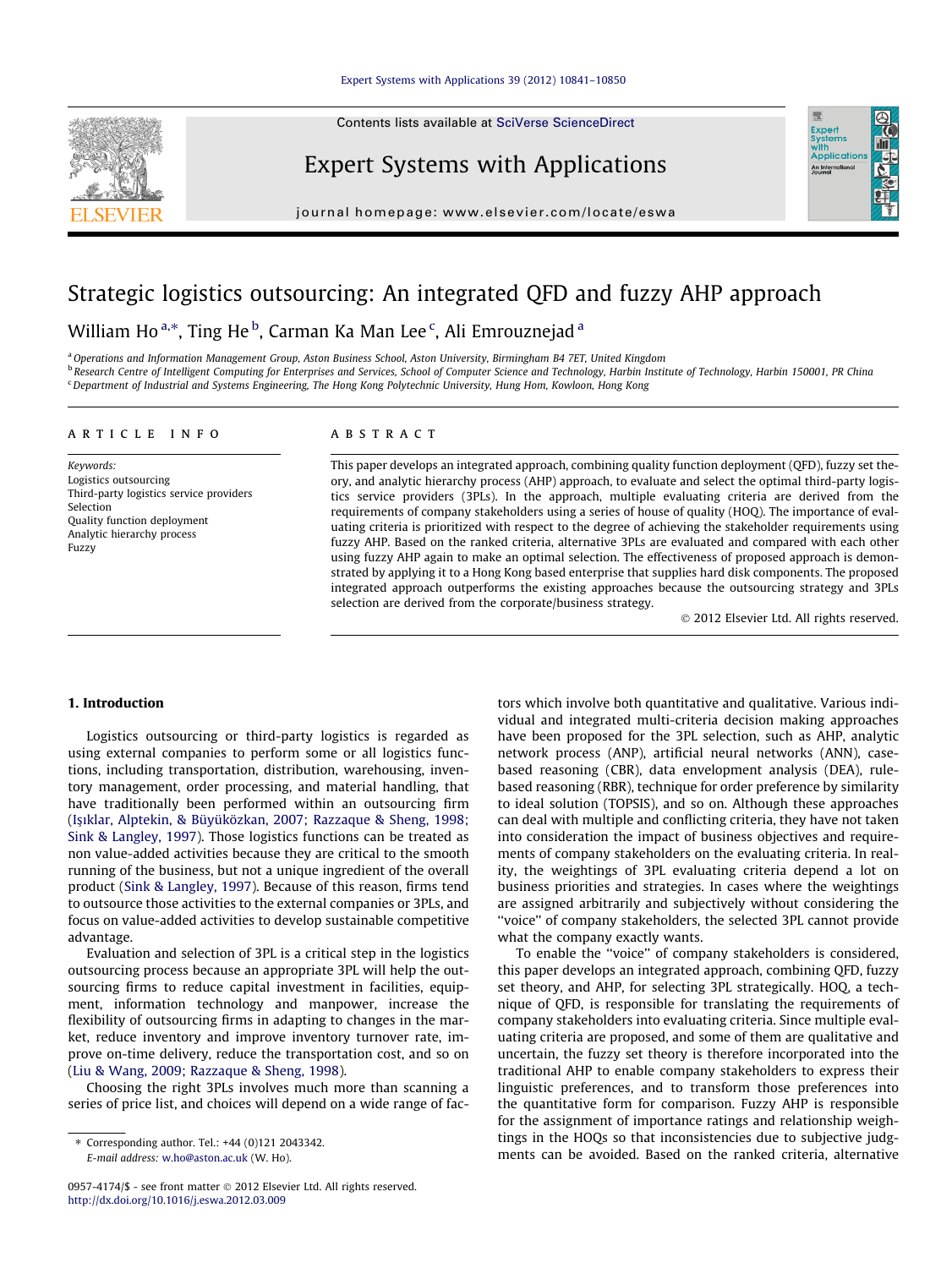3PLs are evaluated and compared with each other using fuzzy AHP again to make an optimal selection.

#### 2. Literature review

Various multi-criteria decision making approaches have been proposed to tackle the logistics outsourcing problem. [Menon,](#page--1-0) [McGinnis, and Ackerman \(1998\)](#page--1-0) proposed nine criteria for the 3PL evaluation and selection, including price, on-time delivery, error rate, financial stability, creative management, meet or exceed promises, availability of top management, responsive to unforeseen problems, and meet performance and quality requirements.

[Meade and Sarkis \(2002\)](#page--1-0) applied ANP to select the best thirdparty reverse logistics service provider. The decision factors and clusters considered in the ANP model include location of product in its lifecycle, the organizational performance criteria, the reverse logistics process functions required by the organization, and the organizational role of reverse logistics.

[Bottani and Rizzi \(2006\)](#page--1-0) developed a fuzzy TOPSIS approach to rank and select the most suitable 3 PL with respect to nine criteria, including compatibility, financial stability, flexibility of service, performance, price, physical equipment and information systems, quality, strategic attitude, and trust and fairness.

Iş[ıklar et al. \(2007\)](#page--1-0) presented an integrated approach, combining CBR, RBR, and compromise programming, to deal with the 3PL selection problem. The evaluating criteria include cost, quality, technical capability, financial stability, successful track record, service category, personnel qualification, information technology, comparable culture, region, and so on.

[Jharkharia and Shankar \(2007\)](#page--1-0) deployed the ANP approach to select the optimal 3PL with respect to four major determinants or criteria, such as compatibility, cost, quality, and reputation.

[Göl and Çatay \(2007\)](#page--1-0) adopted the AHP approach to select an appropriate 3PL. In the AHP hierarchy, there were five evaluating criteria (general company considerations, capabilities, quality, client relationship, and labor relations), in which multiple sub-factors were proposed.

[Efendigil, Önüt, and Kongar \(2008\)](#page--1-0) proposed an integrated approach, combining fuzzy AHP and ANN, to select the best thirdparty reverse logistics provider. Twelve factors were considered, including on-time delivery, fill rate, service quality, unit operation cost, capacity usage, total order cycle time, system flexibility index, integration level, increment in market share, research and development, environmental expenditures, and customer satisfaction.

[Zhou, Min, Xu, and Cao \(2008\)](#page--1-0) utilized the DEA to measure the efficiencies of Chinese 3PLs. There were four inputs (net fixed asset, salaries and wages, operating expenses, and current liabilities) and one output (operating income) variables in the DEA model.

[Qureshi, Kumar, and Kumar \(2008\)](#page--1-0) developed an interpretive structural modeling based approach to identify and classify the key criteria, and to study their role in the assessment of 3PLs. There were 15 criteria – service quality, size and quality of fixed assets, quality of management, IT capability, delivery performance, information sharing and trust, operational performance, compatibility, financial stability, geographic spread and range, long-term relationship, reputation, optimum cost, surge capacity, and flexibility in operation and delivery.

[Liu and Wang \(2009\)](#page--1-0) presented a three-stage approach for the evaluation and selection of 3PLs. At the first stage, a fuzzy Delphi method was used to identify important evaluation criteria. Then, a fuzzy inference method was applied to estimate unsuitable 3PLs. At the final stage, a fuzzy linear assignment approach was developed for the final selection.

There are two drawbacks in the above approaches. First, they fail to consider the impact of business objectives and the requirements of company stakeholders into the identification of evaluating criteria. The selected 3PL cannot provide what the outsourcing firms exactly need [\(Ho, Dey, & Lockström, 2011](#page--1-0)). To overcome this problem, the proposed approach provides a platform for stakeholders in various functional departments to express their objectives and requirements explicitly, and then translate the requirements into various criteria for performance measurement. Thus, the evaluating factors are related to the strategic intent of company through the involvement of concerned stakeholders. This ensures successful strategic outsourcing because the selected 3PL can achieve the business objectives. Second, natural disasters, accidents, and volatility of the financial market have made the supply chain vulnerable nowadays ([Zegordi & Davarzani, 2012](#page--1-0)). Thus, identifying, analyzing, and responding to risk events proactively are critical in minimizing disruption and losses in supply chains. However, risk-based factors were not considered in the above approaches.

#### 3. Integrated QFD and fuzzy AHP approach

The integrated QFD and fuzzy AHP approach comprises of three HOQs, including HOQ1 – linking company stakeholders with their requirements (steps 1–5), HOQ2 – relating stakeholder requirements to evaluating criteria (steps 6–9), and HOQ3 – benchmarking alternative 3PLs with respect to various criteria (steps 10–13).

Note that the triangular fuzzy membership function and its operational rules are introduced in the AHP to fuzzify and calculate the pairwise comparison results, and thus the traditional AHP becomes the fuzzy AHP.

Each pairwise comparison result is a fuzzy number  $(\tilde{F} | \mu_F(t))$ which possesses the characteristics of triangular fuzzy membership function. The triangular fuzzy number can be expressed as  $\tilde{F} = (t_1, t_2, t_3)$  and Eq. (3-1) shows its membership function:

$$
\mu_F(x) = \begin{cases}\n0 & x < t_1 \\
(x - t_1)(t_2 - t_1) & t_1 \le x \le t_2 \\
(x - t_3)(t_2 - t_3) & t_2 \le x \le t_3 \\
0 & x > t_3\n\end{cases}
$$
\n(3-1)

where  $t_1$  denotes the probable minimum value of all the pairwise comparison result,  $t_2$  is the most probable value, and  $t_3$  is probable maximum value.

For the two triangular fuzzy numbers  $\tilde{F}_1 = (t_1, t_2, t_3)$  and  $\tilde{F}_2 = (r_1, r_2, r_3)$  with the principle proposed by [Zadeh \(1965\)](#page--1-0) and the features of triangular fuzzy numbers presented by [Liang and](#page--1-0) [Wang \(1991\)](#page--1-0), the extended algebraic operations on triangular fuzzy numbers can be expressed as follows:

Addition: 
$$
\tilde{F}_1 \oplus \tilde{F}_2 = (t_1 + r_1, t_2 + r_2, t_3 + r_3)
$$
 (3-2)

Subtraction: 
$$
\tilde{F}_1 - \tilde{F}_2 = (t_1 - r_1, t_2 - r_2, t_3 - r_3)
$$
 (3-3)

Multiplication : 
$$
\tilde{F}_1 \otimes \tilde{F}_2 = (t_1 * r_1, t_2 * r_2, t_3 * r_3)
$$
 (3-4)

Division: 
$$
\tilde{F}_1 \div \tilde{F}_2 = (t_1/r_1, t_2/r_2, t_3/r_3)
$$
 (3-5)

$$
\text{Reciprocal}: \frac{1}{\tilde{F}_1} = \left(\frac{1}{t_3}, \frac{1}{t_2}, \frac{1}{t_1}\right) \tag{3-6}
$$

The triangular fuzzy numbers are easy to use and interpret. For example, in the 9-point scale, ''approximately moderate or 3'' can be represented by (2.8,3.0,3.1), ''approximately between strong and very strong'' can be represented by (4.5,6,7.5), and the nonfuzzy number 9 can be represented by (9,9,9).

As to the triangular fuzzy numbers which are continuous weights, this paper employs the center of gravity method to defuzzify them using Eq. [\(3-7\)](#page--1-0):